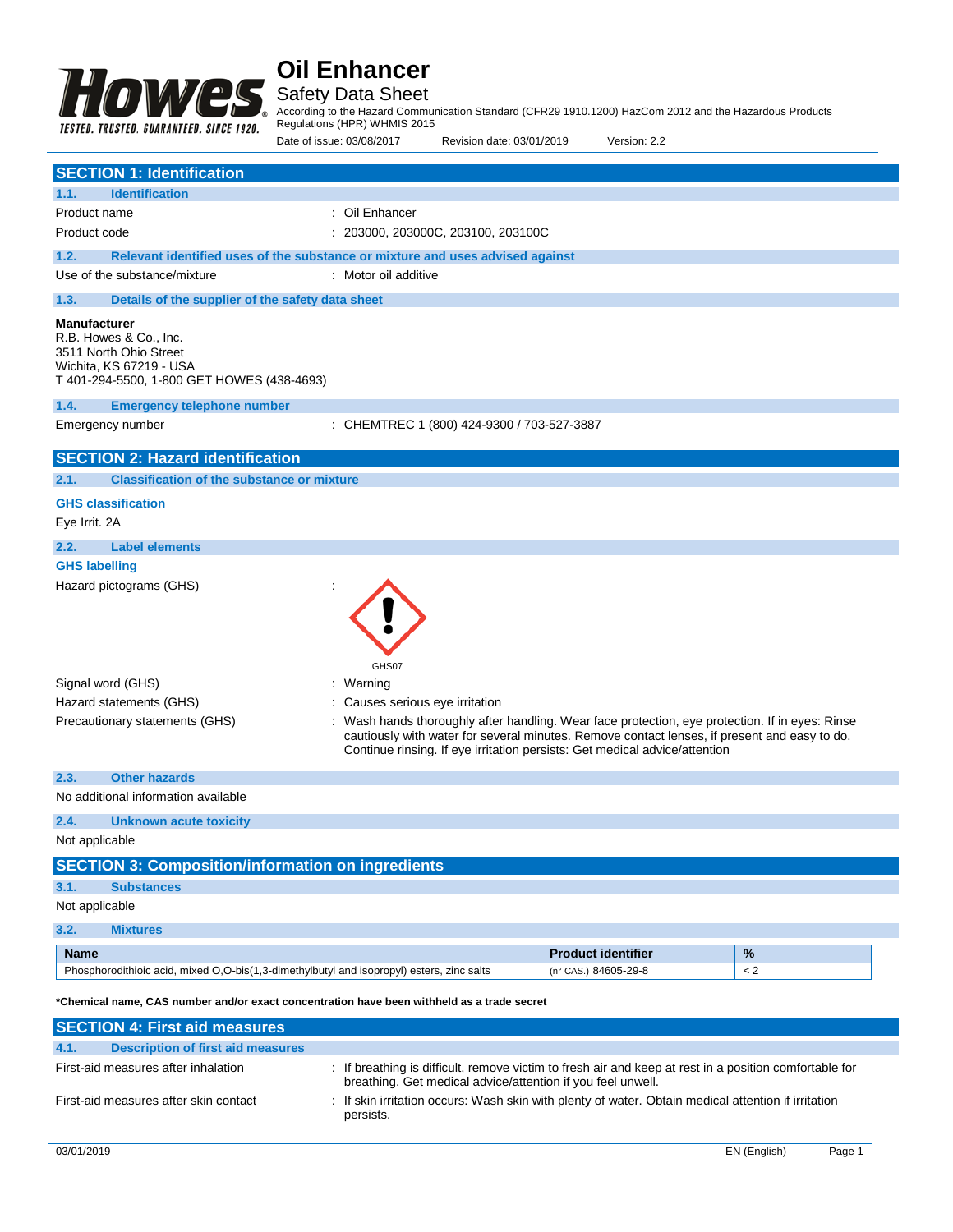Safety Data Sheet

According to the Hazard Communication Standard (CFR29 1910.1200) HazCom 2012 and the Hazardous Products Regulations (HPR) WHMIS 2015

| First-aid measures after eye contact                                                    | : IF IN EYES: Rinse cautiously with water for several minutes. Remove contact lenses, if present<br>and easy to do. Continue rinsing. If eye irritation persists: Get medical advice/attention.                                                                                      |
|-----------------------------------------------------------------------------------------|--------------------------------------------------------------------------------------------------------------------------------------------------------------------------------------------------------------------------------------------------------------------------------------|
| First-aid measures after ingestion                                                      | : Do not induce vomiting without medical advice. Never give anything by mouth to an<br>unconscious person. Get medical advice/attention if you feel unwell.                                                                                                                          |
| 4.2.<br>Most important symptoms and effects, both acute and delayed                     |                                                                                                                                                                                                                                                                                      |
| Symptoms/effects after inhalation                                                       | : May cause irritation to the respiratory tract.                                                                                                                                                                                                                                     |
| Symptoms/effects after skin contact                                                     | : May cause skin irritation. Symptoms may include redness, drying, defatting and cracking of the<br>skin.                                                                                                                                                                            |
| Symptoms/effects after eye contact                                                      | : Causes serious eye irritation. Symptoms may include discomfort or pain, excess blinking and<br>tear production, with marked redness and swelling of the conjunctiva.                                                                                                               |
| Symptoms/effects after ingestion                                                        | : May be harmful if swallowed. May cause gastrointestinal irritation, nausea, vomiting and<br>diarrhea.                                                                                                                                                                              |
| 4.3.<br>Indication of any immediate medical attention and special treatment needed      |                                                                                                                                                                                                                                                                                      |
|                                                                                         | Symptoms may be delayed. In case of accident or if you feel unwell, seek medical advice immediately (show the label where possible).                                                                                                                                                 |
| <b>SECTION 5: Fire-fighting measures</b>                                                |                                                                                                                                                                                                                                                                                      |
| 5.1.<br><b>Extinguishing media</b>                                                      |                                                                                                                                                                                                                                                                                      |
| Suitable extinguishing media                                                            | : Carbon dioxide. Foam. Dry powder.                                                                                                                                                                                                                                                  |
| Unsuitable extinguishing media                                                          | : Do not use water. Water may cause frothing.                                                                                                                                                                                                                                        |
| 5.2.<br>Special hazards arising from the substance or mixture                           |                                                                                                                                                                                                                                                                                      |
| Fire hazard                                                                             | : Products of combustion may include, and are not limited to: oxides of carbon. Oxides of<br>nitrogen. Oxides of zinc. Hydrocarbons. Hydrogen sulfide. Mercaptans. Sulfides. Toxic fumes.                                                                                            |
| Reactivity                                                                              | : No dangerous reactions known under normal conditions of use.                                                                                                                                                                                                                       |
| 5.3.<br><b>Advice for firefighters</b>                                                  |                                                                                                                                                                                                                                                                                      |
| Protection during firefighting                                                          | : Keep upwind of fire. Wear full fire fighting turn-out gear (full Bunker gear) and respiratory<br>protection (SCBA).                                                                                                                                                                |
|                                                                                         |                                                                                                                                                                                                                                                                                      |
|                                                                                         |                                                                                                                                                                                                                                                                                      |
| <b>SECTION 6: Accidental release measures</b><br>6.1.                                   |                                                                                                                                                                                                                                                                                      |
| Personal precautions, protective equipment and emergency procedures<br>General measures | : Use personal protection recommended in Section 8. Isolate the hazard area and deny entry to<br>unnecessary and unprotected personnel.                                                                                                                                              |
| 6.1.1.<br>For non-emergency personnel                                                   |                                                                                                                                                                                                                                                                                      |
| No additional information available                                                     |                                                                                                                                                                                                                                                                                      |
| 6.1.2.<br>For emergency responders                                                      |                                                                                                                                                                                                                                                                                      |
| No additional information available                                                     |                                                                                                                                                                                                                                                                                      |
| <b>Environmental precautions</b><br>6.2.                                                |                                                                                                                                                                                                                                                                                      |
| Prevent entry to sewers and public waters.                                              |                                                                                                                                                                                                                                                                                      |
| 6.3.<br>Methods and material for containment and cleaning up                            |                                                                                                                                                                                                                                                                                      |
| For containment                                                                         | : Absorb and/or contain spill with inert material (sand, vermiculite or other appropriate material),<br>then place in suitable container. Do not flush into surface water or sewer system. Wear<br>recommended personal protective equipment.                                        |
| Methods for cleaning up                                                                 | : Sweep or shovel spills into appropriate container for disposal.                                                                                                                                                                                                                    |
| <b>Reference to other sections</b><br>6.4.                                              |                                                                                                                                                                                                                                                                                      |
| For further information refer to section 8: "Exposure controls/personal protection"     |                                                                                                                                                                                                                                                                                      |
| <b>SECTION 7: Handling and storage</b>                                                  |                                                                                                                                                                                                                                                                                      |
| <b>Precautions for safe handling</b><br>7.1.                                            |                                                                                                                                                                                                                                                                                      |
| Precautions for safe handling                                                           | : Do not pressurize, cut, weld, braze, solder, drill, grind or expose containers to heat or sources<br>of ignition. Avoid contact with skin and eyes. Avoid breathing vapour or mist. Do not swallow.<br>Handle and open container with care. When using do not eat, drink or smoke. |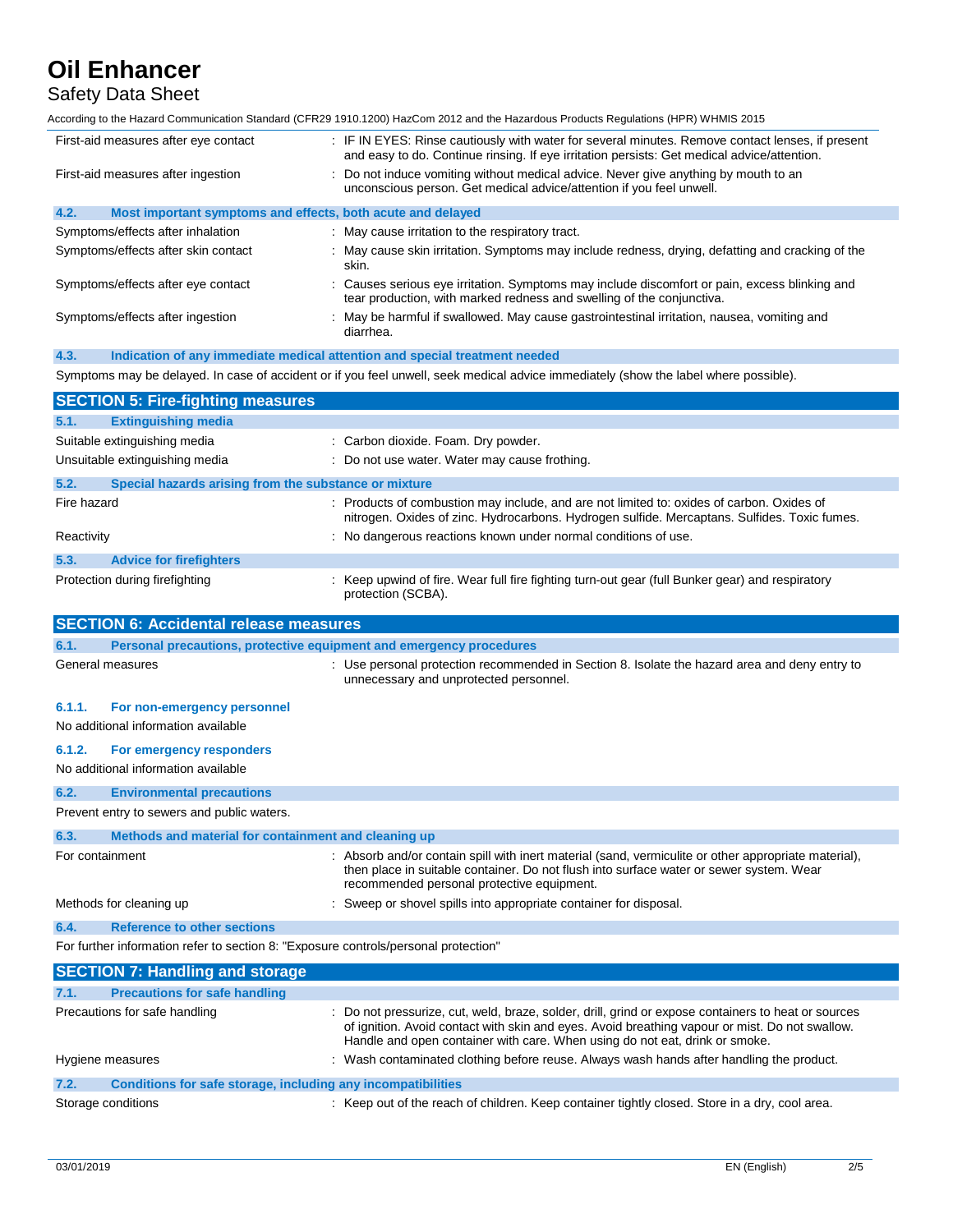# Safety Data Sheet

According to the Hazard Communication Standard (CFR29 1910.1200) HazCom 2012 and the Hazardous Products Regulations (HPR) WHMIS 2015

### **SECTION 8: Exposure controls/personal protection**

## **8.1. Control parameters**

## **Phosphorodithioic acid, mixed O,O-bis(1,3-dimethylbutyl and isopropyl) esters, zinc salts (84605-29-8)**

### **8.2. Exposure controls**

| Appropriate engineering controls | : Use ventilation adequate to keep exposures (airborne levels of dust, fume, vapor, etc.) below<br>recommended exposure limits. Ensure good ventilation of the work station.                                                                     |
|----------------------------------|--------------------------------------------------------------------------------------------------------------------------------------------------------------------------------------------------------------------------------------------------|
| Hand protection                  | : Wear suitable gloves.                                                                                                                                                                                                                          |
| Eye protection                   | : Wear eye/face protection.                                                                                                                                                                                                                      |
| Skin and body protection         | : Wear suitable protective clothing.                                                                                                                                                                                                             |
| Respiratory protection           | : In case of insufficient ventilation, wear suitable respiratory equipment. Respirator selection<br>must be based on known or anticipated exposure levels, the hazards of the product and the<br>safe working limits of the selected respirator. |
| Environmental exposure controls  | : Avoid release to the environment.                                                                                                                                                                                                              |
| Other information                | : Handle in accordance with good industrial hygiene and safety procedures. Do not eat, drink or<br>smoke when using this product.                                                                                                                |

## **SECTION 9: Physical and chemical properties**

| Information on basic physical and chemical properties<br>9.1. |                           |
|---------------------------------------------------------------|---------------------------|
| Physical state                                                | Liquid                    |
| Appearance                                                    | Liquid                    |
| Colour                                                        | Amber                     |
| Odour                                                         | Petroleum-like odor       |
| Odour threshold                                               | No data available         |
| pH                                                            | No data available         |
| Melting point                                                 | No data available         |
| Freezing point                                                | No data available         |
| Boiling point                                                 | No data available         |
| Flash point                                                   | $> 188 °C$ ( $> 370 °F$ ) |
| Relative evaporation rate (butylacetate=1)                    | No data available         |
| Flammability (solid, gas)                                     | No data available         |
| Vapour pressure                                               | No data available         |
| Relative vapour density at 20 °C                              | Heavier than air          |
| Relative density                                              | No data available         |
| Specific gravity / density                                    | No data available         |
| Solubility                                                    | Water: insoluble in water |
| Partition coefficient n-octanol/water                         | No data available         |
| Auto-ignition temperature                                     | No data available         |
| Decomposition temperature                                     | No data available         |
| Viscosity, kinematic                                          | No data available         |
| Viscosity, dynamic                                            | No data available         |
| <b>Explosive limits</b>                                       | No data available         |
| <b>Explosive properties</b>                                   | No data available         |
| Oxidising properties                                          | No data available         |
|                                                               |                           |

## **9.2. Other information**

No additional information available

| <b>SECTION 10: Stability and reactivity</b> |  |
|---------------------------------------------|--|
|---------------------------------------------|--|

### **10.1. Reactivity**

No dangerous reactions known under normal conditions of use.

## **10.2. Chemical stability**

Stable under normal conditions.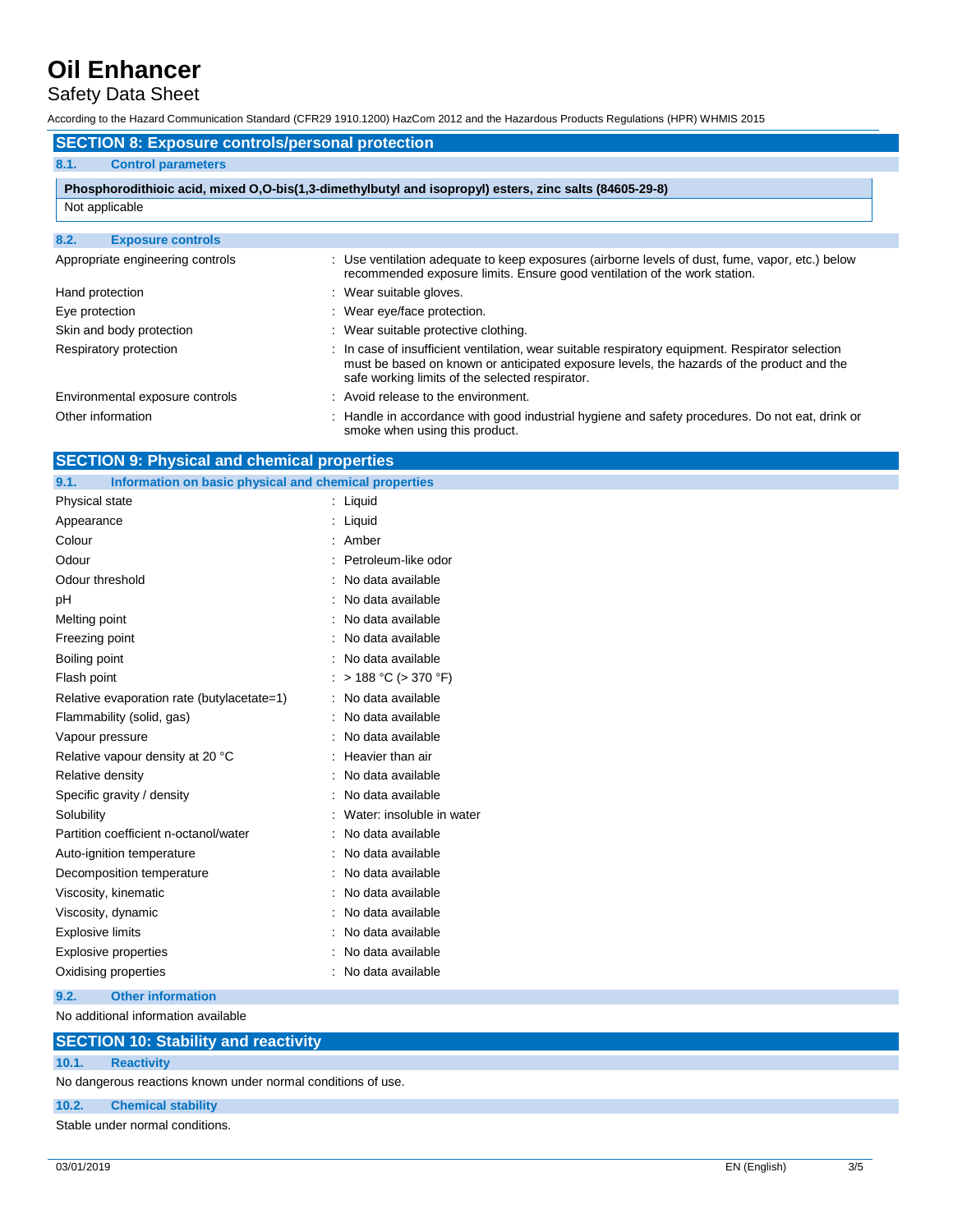# Safety Data Sheet

According to the Hazard Communication Standard (CFR29 1910.1200) HazCom 2012 and the Hazardous Products Regulations (HPR) WHMIS 2015

| 10.3.                    | <b>Possibility of hazardous reactions</b>                    |  |  |  |
|--------------------------|--------------------------------------------------------------|--|--|--|
|                          | No dangerous reactions known under normal conditions of use. |  |  |  |
| 10.4.                    | <b>Conditions to avoid</b>                                   |  |  |  |
|                          | Heat. Incompatible materials.                                |  |  |  |
| 10.5.                    | Incompatible materials                                       |  |  |  |
| Strong oxidizing agents. |                                                              |  |  |  |
| 10.6.                    | <b>Hazardous decomposition products</b>                      |  |  |  |

May include, and are not limited to: oxides of carbon. Oxides of nitrogen. Oxides of zinc. Hydrocarbons. Hydrogen sulfide. Mercaptans. Sulfides. Toxic fumes.

| <b>SECTION 11: Toxicological information</b>                                                           |                   |  |
|--------------------------------------------------------------------------------------------------------|-------------------|--|
| 11.1.<br>Information on toxicological effects                                                          |                   |  |
| Acute toxicity (oral)                                                                                  | : Not classified. |  |
| Acute toxicity (dermal)                                                                                | : Not classified. |  |
| Acute toxicity (inhalation)                                                                            | : Not classified. |  |
| Phosphorodithioic acid, mixed O,O-bis(1,3-dimethylbutyl and isopropyl) esters, zinc salts (84605-29-8) |                   |  |

| LD50 oral rat                     | 3200 mg/kg                   |
|-----------------------------------|------------------------------|
| LD50 dermal rabbit                | > 2000 mg/kg                 |
| ATE CA (oral)                     | 3200 mg/kg bodyweight        |
| Skin corrosion/irritation         | : Not classified.            |
| Serious eye damage/irritation     | : Not classified.            |
| Respiratory or skin sensitisation | : Not classified.            |
| Germ cell mutagenicity            | : Not classified.            |
| Carcinogenicity                   | : Not classified.            |
| Reproductive toxicity             | Not classified.<br>$\bullet$ |
| STOT-single exposure              | : Not classified.            |
|                                   | : Not classified.            |
| STOT-repeated exposure            |                              |
| Aspiration hazard                 | : Not classified.            |

# **SECTION 12: Ecological information**

| 12.1.<br><b>Toxicity</b>                      |                                                                                                        |
|-----------------------------------------------|--------------------------------------------------------------------------------------------------------|
|                                               | Phosphorodithioic acid, mixed O,O-bis(1,3-dimethylbutyl and isopropyl) esters, zinc salts (84605-29-8) |
| LC50 fish 1                                   | 10 - 100 mg/l (Exposure time: 96 h - Species: Pimephales promelas [static])                            |
| EC50 Daphnia 1                                | 0.1 - 1 mg/l (Exposure time: 48 h - Species: Daphnia magna)                                            |
| LC50 fish 2                                   | 38 mg/l (Exposure time: 96 h - Species: Pimephales promelas)                                           |
| 12.2.<br><b>Persistence and degradability</b> |                                                                                                        |
| No additional information available           |                                                                                                        |
| 12.3.<br><b>Bioaccumulative potential</b>     |                                                                                                        |
| No additional information available           |                                                                                                        |
| 12.4.<br><b>Mobility in soil</b>              |                                                                                                        |
| No additional information available           |                                                                                                        |
| 12.5.<br><b>Other adverse effects</b>         |                                                                                                        |
| No additional information available           |                                                                                                        |
| <b>SECTION 13: Disposal considerations</b>    |                                                                                                        |
| <b>Waste treatment methods</b><br>13.1.       |                                                                                                        |
| No additional information available           |                                                                                                        |

No additional information available